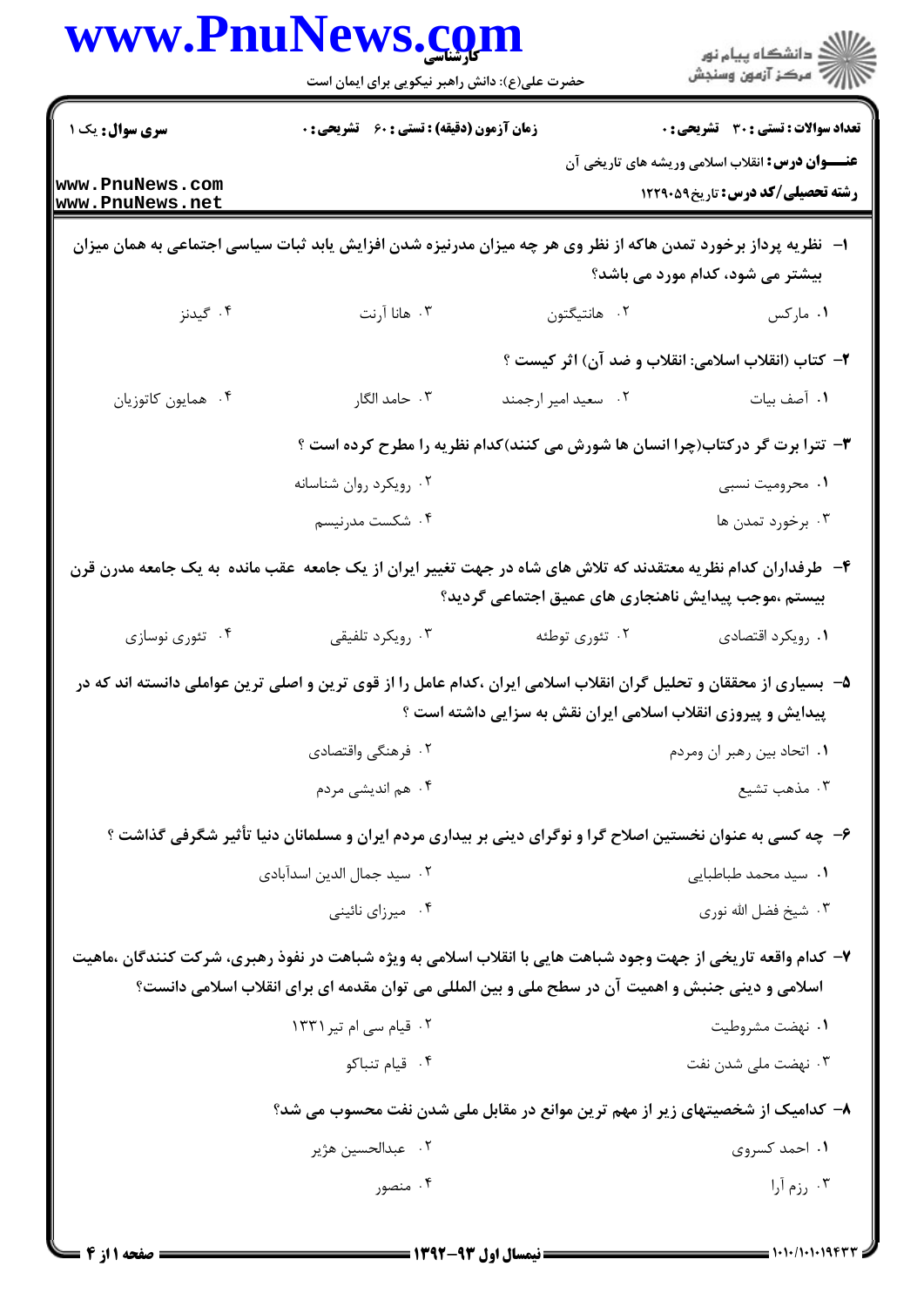|                                    | www.PnuNews.com<br>حضرت علی(ع): دانش راهبر نیکویی برای ایمان است                                                  |                                                                                      | ڪ دانشڪاه پيام نور<br>7- مرڪز آزمون وسنڊش                                                         |
|------------------------------------|-------------------------------------------------------------------------------------------------------------------|--------------------------------------------------------------------------------------|---------------------------------------------------------------------------------------------------|
| <b>سری سوال : ۱ یک</b>             | <b>زمان آزمون (دقیقه) : تستی : 60 ٪ تشریحی : 0</b>                                                                |                                                                                      | تعداد سوالات : تستي : 30 ٪ تشريحي : 0                                                             |
| www.PnuNews.com<br>www.PnuNews.net |                                                                                                                   |                                                                                      | <b>عنـــوان درس:</b> انقلاب اسلامی وریشه های تاریخی آن<br><b>رشته تحصیلی/کد درس:</b> تاریخ1۲۲۹۰۵۹ |
|                                    | ۹- نماینده مجلس شانزدهم که بعد از بازگشت از تبعید به لبنان پیامی درباره ی قرارداد «گس ــ گلشائیان »صادر کرد، کدام |                                                                                      | شخصیت می باشد؟                                                                                    |
| ۰۴ مصدق                            | ۰۳ رزم آرا                                                                                                        | ٠٢ قوام السلطنه                                                                      | ۰۱ آیت الله کاشانی                                                                                |
|                                    | ∙۱− در کدام واقعه تاریخی یکی از بارزترین صحنه های پیروزی جنبش بیداری اسلامی و حرکت در راستای تعالی خواهی، به      |                                                                                      | نمایش گذارده شد؟                                                                                  |
| ۰۲ نهضت ملی شدن صنعت نفت ایران     |                                                                                                                   |                                                                                      | ٠١ قيام خونين پانزده خرداد ١٣۴٢                                                                   |
|                                    | ۰۴ نهضت مشروطيت                                                                                                   |                                                                                      | ۰۳ انقلاب اسلامی                                                                                  |
|                                    |                                                                                                                   | 11- كدام قيام، نقطه عطفي در تاريخ تكامل الگوي تعالى به شمار مي آيد ؟                 |                                                                                                   |
| ۰۴ قیام مردم ورامین                | ۰۳ قیام ۱۷ شهریور                                                                                                 | ۰۲ قیام ۱۵ خرداد                                                                     | ۰۱ قیام تنباکو                                                                                    |
|                                    | ۱۲– کدام یک از موارد زیر از وجوه مشترک انقلاب اسلامی با نهضت مشروطه ونهضت ملی محسوب می شود؟                       |                                                                                      |                                                                                                   |
|                                    | ۰۲ تلفیق جمهوریت و اسلامیت                                                                                        |                                                                                      | ۰۱ ایدئولوژی اسلامی و ایرانی                                                                      |
|                                    | ۰۴ اتحادویکپارچگی رهبران ومردم                                                                                    |                                                                                      | ۰۳ مبارزه با استكبار و استعمار                                                                    |
|                                    |                                                                                                                   | ۱۳- «فرد هالیدی» در خصوص انقلاب اسلامی ایران چه اعتقادی دارد ؟                       |                                                                                                   |
|                                    |                                                                                                                   | ١. از لحاظ به صحنه كشاندن اقشار وسيع مردم، انقلاب اسلامي عظيم ترين انقلاب تاريخ است. |                                                                                                   |
|                                    |                                                                                                                   | ۰۲ به عوامل اقتصادی و رشد اصلاحات تاکید دارد وریشه در برنامه مدرنیزاسیون شاه داشت.   |                                                                                                   |
|                                    |                                                                                                                   |                                                                                      | ٠٣ ايدئولوژي تشيع عامل اصلي انقلاب اسلامي است.                                                    |
|                                    |                                                                                                                   | ۰۴ تنها انقلابی که آگاهانه ساخته شده انقلاب ایران بود.                               |                                                                                                   |
|                                    |                                                                                                                   | ۱۴– کدامیک از ارکان انقلاب برای نخستین بار در دوران انقلاب فرانسه پدید آمد؟          |                                                                                                   |
| ۰۴ روحيه انقلابي                   | ۰۳ رهبری                                                                                                          | ۰۲ مردم                                                                              | ۰۱ ايدئولوژي                                                                                      |
|                                    |                                                                                                                   | 1۵–۔ امام خمینی (رہ) رکن دوم پیروزی انقلاب اسلامی را کدام مورد می داند؟              |                                                                                                   |
|                                    | ۰۲ رهبری آگاهانه                                                                                                  |                                                                                      | ٠١ مذهب تشيع                                                                                      |
|                                    | ۰۴ روحیه انقلابی واسلامی مردم در رسیدن به هدف                                                                     |                                                                                      | ۰۳ وحدت کلمه و حضور وسیع مردم در صحنه                                                             |
|                                    |                                                                                                                   | ۱۶- کتاب سیاسی- تخیلی« سقوط ۷۹ »نوشته چه کسی است ؟                                   |                                                                                                   |
| ۰۴ پل اردمن                        | ۰۳ رابرت گراهام                                                                                                   | ٢. اوريانا فالاچي                                                                    | ٠١ ويليام گريفيت                                                                                  |
|                                    |                                                                                                                   |                                                                                      |                                                                                                   |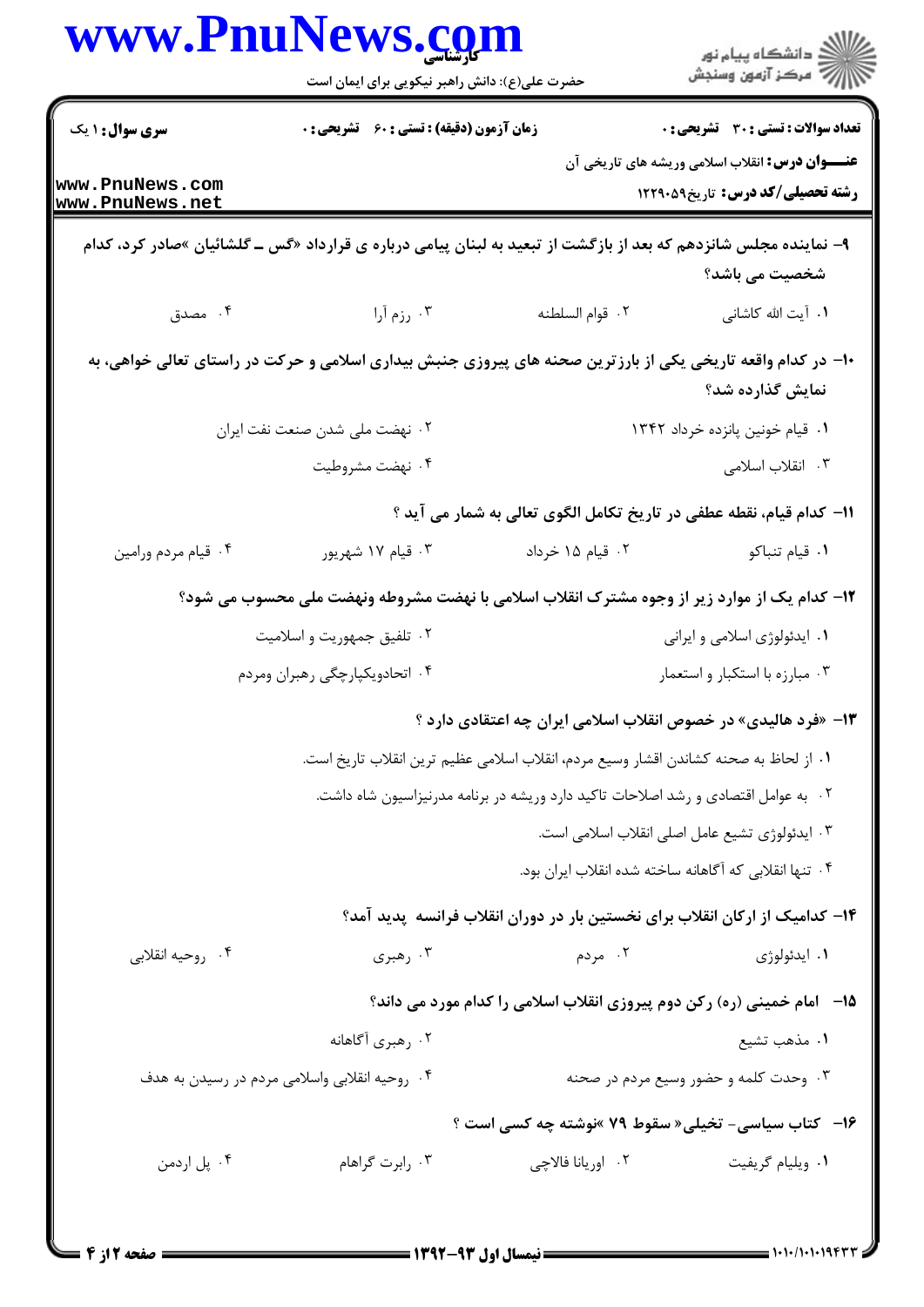|                                       | حضرت علی(ع): دانش راهبر نیکویی برای ایمان است | www.PnuNews.com                                                                                                                                                                                                 | ر دانشگاه پيام نور<br>ا∛ مرکز آزمون وسنجش                                                              |  |
|---------------------------------------|-----------------------------------------------|-----------------------------------------------------------------------------------------------------------------------------------------------------------------------------------------------------------------|--------------------------------------------------------------------------------------------------------|--|
|                                       |                                               |                                                                                                                                                                                                                 |                                                                                                        |  |
| <b>سری سوال : ۱ یک</b>                | زمان آزمون (دقیقه) : تستی : 60 ٪ تشریحی : 0   |                                                                                                                                                                                                                 | <b>تعداد سوالات : تستی : 30 ٪ تشریحی : 0</b><br><b>عنـــوان درس:</b> انقلاب اسلامی وریشه های تاریخی آن |  |
| www.PnuNews.com<br>www.PnuNews.net    |                                               |                                                                                                                                                                                                                 | <b>رشته تحصیلی/کد درس:</b> تاریخ1۲۲۹۰۵۹                                                                |  |
|                                       |                                               | ۱۷– کدامیک از سیاستمداران آمریکایی در یادداشت های خود اعمال حقوق بشر در ایران را از جمله خیانت های کارتر به<br>آمریکا و عامل از دست رفتن شاه و پیروزی انقلاب اسلامی ایران قلمداد کرده بود؟                      |                                                                                                        |  |
| ۰۴ كيسينجر                            | ۰۳ ویلیام سایمون                              | ۰۲ کرک پاتریک                                                                                                                                                                                                   | ٠١ ساليوان                                                                                             |  |
|                                       |                                               | ۱۸– مهم ترین شکاف موجود در ایران عصر پهلوی کدام مورد بود؟                                                                                                                                                       |                                                                                                        |  |
| ۰۴ اقتصادی و طبقاتی                   | ۰۳ دین و سیاست                                | ٢. فرهنگي واجتماعي                                                                                                                                                                                              | ۰۱ ملّی وجهانی                                                                                         |  |
|                                       |                                               | ۱۹– کدام نوع از مشروعیت از دیدگاه ماکس وبر به جای آنکه بر اهمیت پیوستگی کارها و ارزش های مشخص استوار باشد بر                                                                                                    | قدرت اندیشه ها متکی است؟                                                                               |  |
| ۰۴ سیاسی                              | ۰۳ عقلانی                                     | ۰۲ کاریزماتیک                                                                                                                                                                                                   | ۱. سنتی                                                                                                |  |
|                                       | ۰۲ نارضایتی عمیق از شرایط حاکم                | +۲-۔ بی توجهی انقلابیون به اقدامات رفرمیستی شاه مانند تغییر نخست وزیران، آزادی زندانیان سیاسی ونیز بی اعتنایی آنان<br>به اقدامات سرکوبگرانه ی حکومت ومربوط به کدامیک از دلایل چرایی وقوع انقلاب اسلامی می شود ؟ | ٠١ گسترش روحيه انقلابي                                                                                 |  |
| ۰۴ نقش آفرینی رهبری و نهادهای بسیج گر |                                               |                                                                                                                                                                                                                 | ۰۳ پذیرش و گسترش ایدئولوژی اسلامی                                                                      |  |
|                                       |                                               | ۳۱− انقلاب اسلامی به عنوان مهم ترین پدیده تاریخ معاصر ایران، کدام هدف اصلی را دنبال می کرد؟                                                                                                                     |                                                                                                        |  |
|                                       | ۰۲ تغیر ساختار اجتماعی                        |                                                                                                                                                                                                                 | ۰۱ توسعه و نوسازي ايران                                                                                |  |
| ۰۴ تأسیس نهادهای انقلابی              |                                               |                                                                                                                                                                                                                 | ۰۳ بازیابی هویت انقلابی                                                                                |  |
|                                       |                                               | <b>۲۲</b> – مهم ترین اقدام ابرقدرت ها برای مهار انقلاب اسلامی کدام بود؟                                                                                                                                         |                                                                                                        |  |
|                                       |                                               |                                                                                                                                                                                                                 | ٠١ ترور شخصيت هاى انقلابي ومطرح در انقلاب                                                              |  |
|                                       |                                               |                                                                                                                                                                                                                 | ۰۲ تأسیس دولت نامشروع اسرائیل برای مقابله                                                              |  |
|                                       |                                               |                                                                                                                                                                                                                 | ۰۳ عدم پذیرش عضویت ایران در شورای امنیت                                                                |  |
|                                       |                                               | ۰۴ تحریک صدام برای حمله به ایران و کمک های نظامی به آن کشور                                                                                                                                                     |                                                                                                        |  |
|                                       |                                               | <b>۲۳</b> - این عبارت از کیست؟ «ما سرنوشت جنگ را در میدان جنگ تعیین می کنیم».                                                                                                                                   |                                                                                                        |  |
| ۰۴ شهید باهنر                         | ۰۳ شهید بهشتی                                 | ۰۲ امام خمینی(ره)                                                                                                                                                                                               | ۰۱ شهید رجایی                                                                                          |  |
|                                       |                                               | ۲۴- بعد از روی کار آمدن باراک اوباما قوی ترین بهانه آمریکا برای ماندن در منطقه خلیج فارس کدام مورد می باشد؟                                                                                                     |                                                                                                        |  |
|                                       | ۰۲ تسلط بر ذخایر نفت و گاز منطقه              |                                                                                                                                                                                                                 | ۰۱ مبارزه با پدیده تروریسم                                                                             |  |
|                                       | ۰۴ تلاش برای استقرار دموکراسی، آزادی و عدالت  |                                                                                                                                                                                                                 | ۰۳ مبارزه با گسترش سلاح کشتار جمعی                                                                     |  |